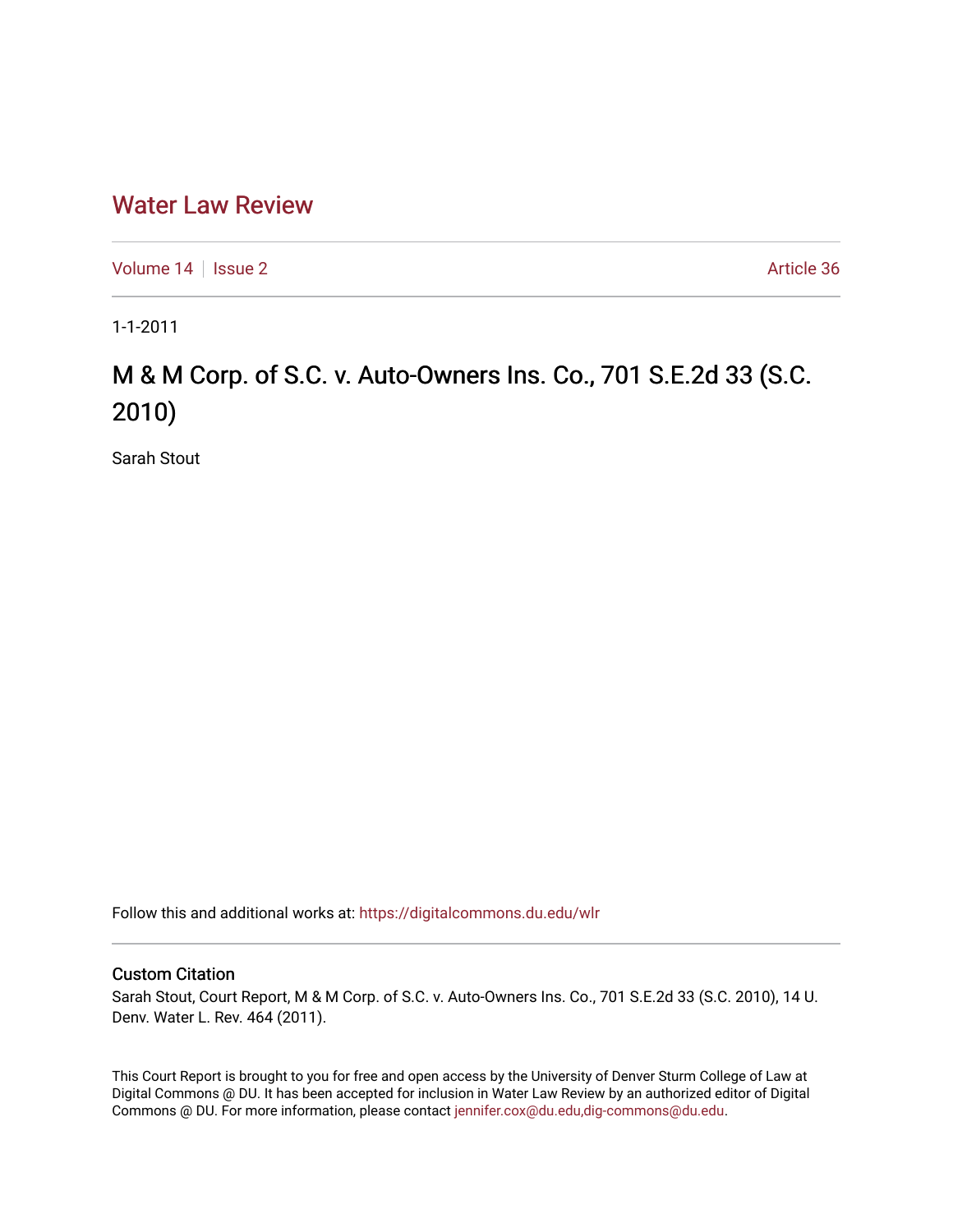# **SOUTH CAROLINA**

**M & M Corp. of S.C. v. Auto-Owners Ins. Co., 701 S.E.2d 33 (S.C.** 2010) (holding that rain water directly channeled into an unfinished storm water drainage system and intentionally discharged onto an insured's property was not surface water or flood water for the purpose of insurance policy collection).

In the process of road improvement, the South Carolina Department of Transportation installed an underground drainage system. However, before the completion of the project, about four inches of rain fell. M&M Corporation ("M&M") owned a hotel that suffered significant damage due to the rainwater draining onto the property from the incomplete drainage system. Auto-Owners property from the incomplete drainage system. Insurance Company ("Auto-Owners") had insured the property, and M&M filed an action seeking recovery under the policy for the water damage. Auto-Owners denied coverage based on the surface water and flood exclusions included in the policy. Both parties filed for summary judgment, and the district court determined that the outcome of the case rested on the definitions of "surface water" and "flood" within the policy. The district court certified three questions to the South Carolina Supreme Court: **(1)** whether rainwater collected and channeled in the collection system constituted "surface water" under the policy; (2) if the water was not surface water, could it become surface water once it left the collection system, and if so how; and **(3)** whether the rainwater was "flood water" under the insurance policy?

The court had to determine whether collected rainwater that an incomplete drainage system channeled onto another's property constituted "surface water" or "flood water" under the policy, because the policy did not explicitly define the terms. Generally, courts interpret insurance policy language in light of its plain meaning and construe the policies in favor of coverage. South Carolina law defined surface water as having a vagrant character, with no distinct course, banks, or channels. Additionally, surface waters included waters derived from rain and melting snow. The court held that, although the rainwater was initially surface water, once it was deliberately contained and directed onto a neighboring property, it was no longer naturally flowing and diffuse water, and therefore, the concentrated rainwater from the collection system was not surface water.

Next, the court considered whether the water reverted to surface water after it exited the collection system. The court held that the water did not become surface water again for the purposes of the policy after it has left the collection system. Essentially, because the water only got to M&M's property due to the deliberate containment and directing of the water, the water could not regain the classification of surface water under the policy.

Finally, the court addressed whether the water is "flood water" under the insurance policy. Previously, South Carolina law had not